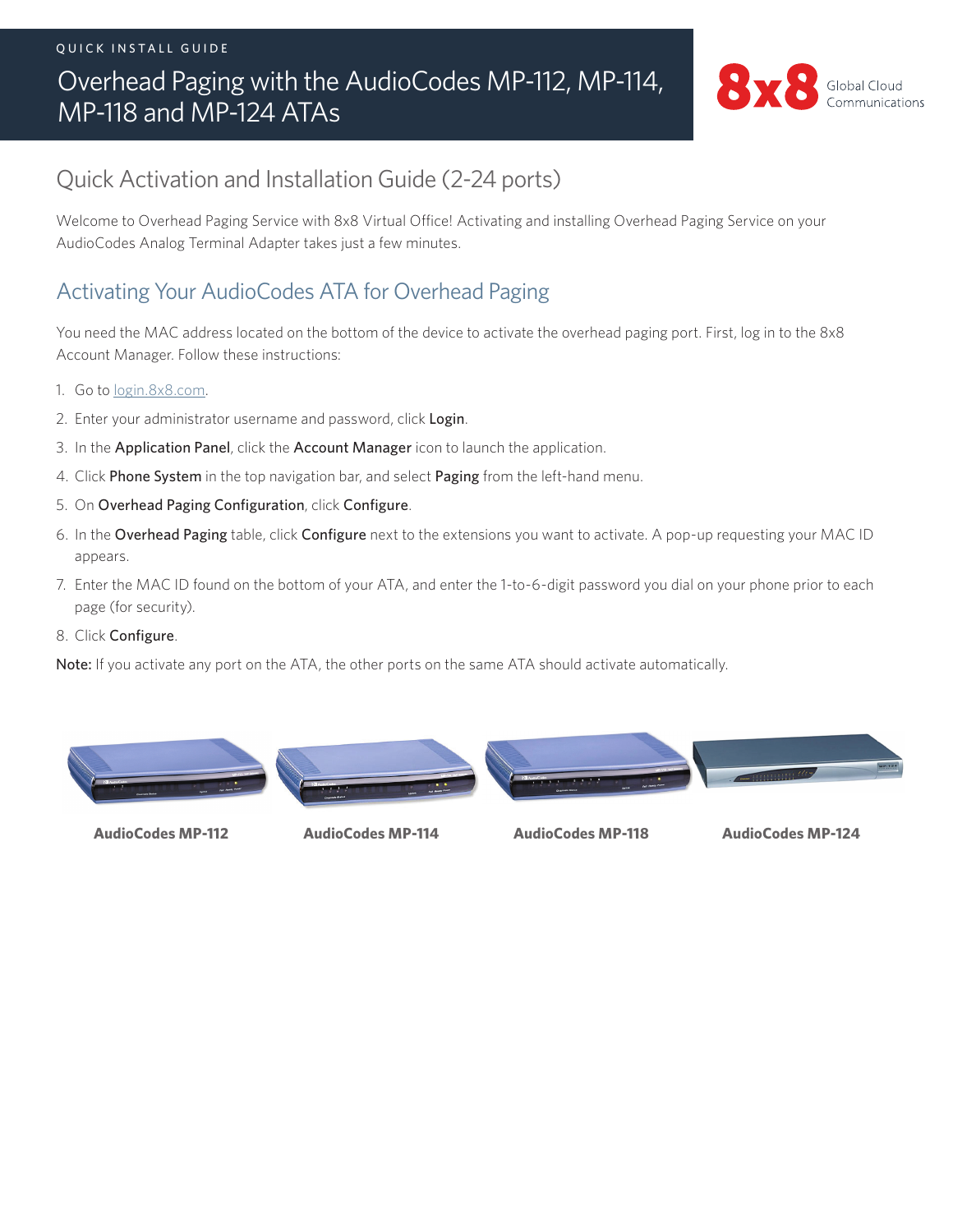#### Installing Your AudioCodes ATA

- 1. Connect your ATA to a power source and an Internet connection.
- 2. Connect an overhead pager to the FXS port of the ATA on which overhead paging was provisioned.
- 3. You are now ready to dial the extension number from any phone on your 8x8 phone system to broadcast a page.
- Note: The paging password is required to use the paging feature. This is the same password you entered when activating your AudioCodes ATA for paging. To reset the password, return to the Overhead Paging section of the 8x8 Account Manager.



# $MP-11x$

| Label                              | <b>Component Description</b>                                                                                            |
|------------------------------------|-------------------------------------------------------------------------------------------------------------------------|
| $100 - 240 - 0.3A$<br>max. 50-60Hz | AC power cord socket                                                                                                    |
| Ethernet                           | 10/100Base- TX Uplink socket.                                                                                           |
| RS-232                             | RS-232 status port (requires a DB-9 to PS/2 adapter).<br>Note: MP-112 does not provide a serial port.                   |
| <b>FXS</b>                         | Provides two, four, or eight FXS ports (depending on MediaPack model).<br>Note: MP-112 does not support FXO interfaces. |
| Reset                              | Reset button for resetting the device.                                                                                  |